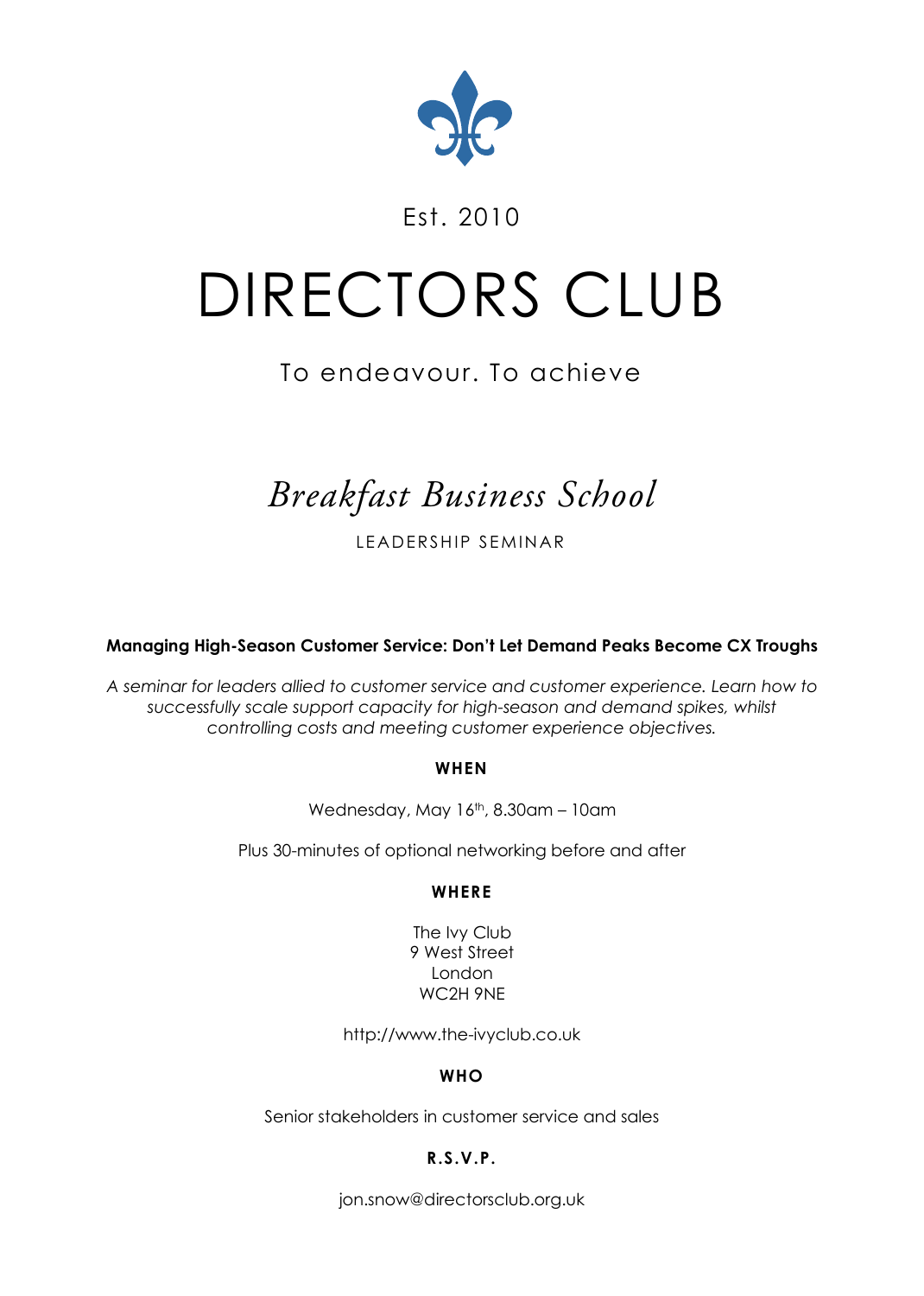

Dear Members & Invited Guests,

You are cordially invited to attend a **Directors' Club Breakfast Business School™** seminar on Wednesday, May 16th at 8.30am – 10am with 30-minutes of optional networking before and after.

The venue is **The Loft at The Ivy Club** in London's Soho (http://www.the-ivyclub.co.uk).

This seminar is **free of charge**; you are attending as our guest.

#### **AGENDA**

8am – 8.30am Arrival, coffee & networking

8.30am – 10am Seminar & Q&A

10am – 10.30am Coffee & networking (optional)

#### **R.S.V.P.**

To accept this invitation, please email jon.snow@directorsclub.org.uk

#### **SEMINAR OVERVIEW**

Does your organisation have demand spikes around key events in the year?

Industry examples include:

**Retail** – achieving a 10x ramp in customer service agents for seasonal Christmas demand

**Education** – providing help with online enrolment and course material access as the new academic year gets started

**Tax** – as year-end deadlines approach, accounts software users need instant support to get their returns posted in time

**Travel** – dealing with Summer and Winter holiday peaks present double headaches for operators

**Health** – post-Christmas weight-loss plan demand always peaks as people move past holiday indulgences

**Video Gaming** – Christmas Day is the busiest day of the year, with above-normal demand for weeks before and after

**Telecom** – major new phone launch? Network security issue? Planned and unplanned seasons demands considerable additional capacity

#### **Don't Let Demand Peaks Become CX Troughs**

Customer service metrics are hard to meet at the best of times. But when your support team needs to scale-up to meet short-term, seasonal demand, the likelihood of failure and the risk to your brand reputation and customer experience objectives increase significantly.

Home-based customer service agents provide the right model to scale and beat targets even during those stressful periods of heightened demand.